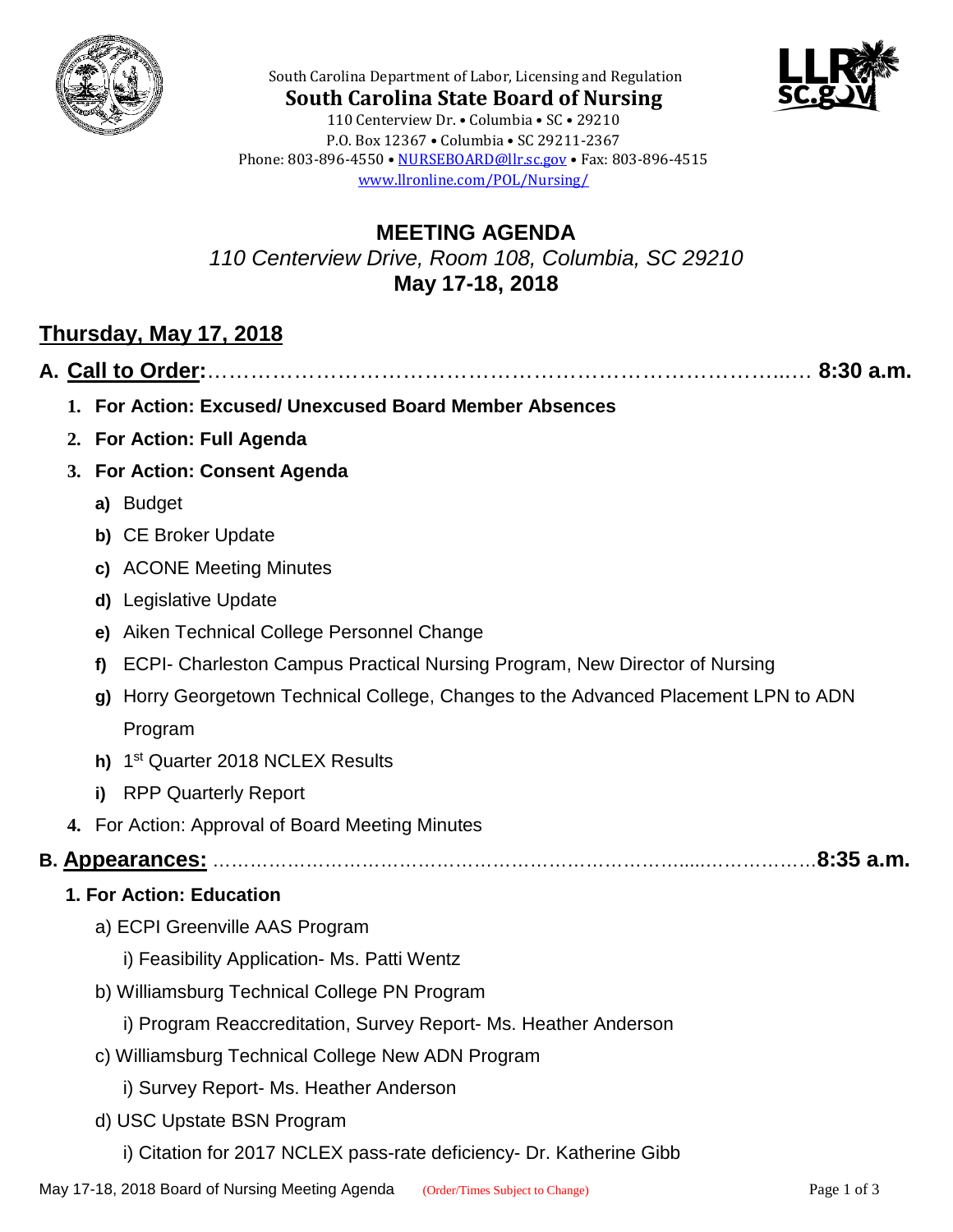# **Thursday, May 17, 2018 Continued**

### **2. For Action: Recommendations from the Nursing Practice & Standards Committee-**

### **Ms. Lena Warner, Chairperson of the Nursing Practice & Standards Committee**

- a) Advisory Opinions Reviewed: AO #19, #20, #21, #65
- b) Advisory Opinions Revised: AO #55, #62
- c) New Advisory Opinions Formulated: AO #69 (Lidocaine Administration), #70 (Schedule II Controlled Substances Prescribed by the APRN
- d) Position Statement Reviewed: Patient Abandonment

### **3. For Approval: Recommendations from the Healthcare Collaborative Committee-**

#### **Ms. Lena Warner, Chairperson of the Healthcare Collaborative Committee**

- a) Revised Joint Advisory Opinion Issued by the South Carolina Boards of Medical Examiners, Nursing and Pharmacy Regarding Over-The-Counter Medications and Herbal Supplements in Schools
- b) Humana Collaborative Practice Agreement
- c) Ketamine Protocol Updates
- **4. For Action: Hearings/Discipline (Confidential)- The Office of Disciplinary Counsel**
- **C. Break …………………………….…………………………………....………………………………12:00 p.m.**
- **D. Appearances Continued...……….………………………………………………………………..…1:00 p.m.**
	- **5. Office of Investigations and Enforcement (OIE)- (closed session) Mark Sanders**
		- a) For Action: Investigative Review Committee (IRC) Report
		- b) For Action: Statistical Report
	- **6. For Action: Report from the ODC/OIE Work Group (closed session)-**

#### **Ms. Prentiss Shealey, Office of Disciplinary Counsel**

 **7. For Action: Hearings/Discipline (Confidential) The Office of Disciplinary Counsel**

#### **E. Reports/Discussion Topics:** *(May also be taken up before, between and after appearances)*

#### **1. President's Report**

- a) For Information: Public Health Emergency Plan Committee
- b) For Approval: Fiscal Year 2018-2019 Travel Budget
- c) For Approval: Travel to 2018 NCSBN Mid-Year Conference

#### **2. Practice Report**

- a) For Information: Renewals
- b) For Information: eNLC/ Commission Teleconference
- c) For Information: Staffing Update

#### **3. Education Report**

- a) For Action: Continuing Education Review Application- The American Occupational Therapy Association
	- i) Course: Complications Resulting from Long Lie Times After a Fall (1.5 Credit Hours)